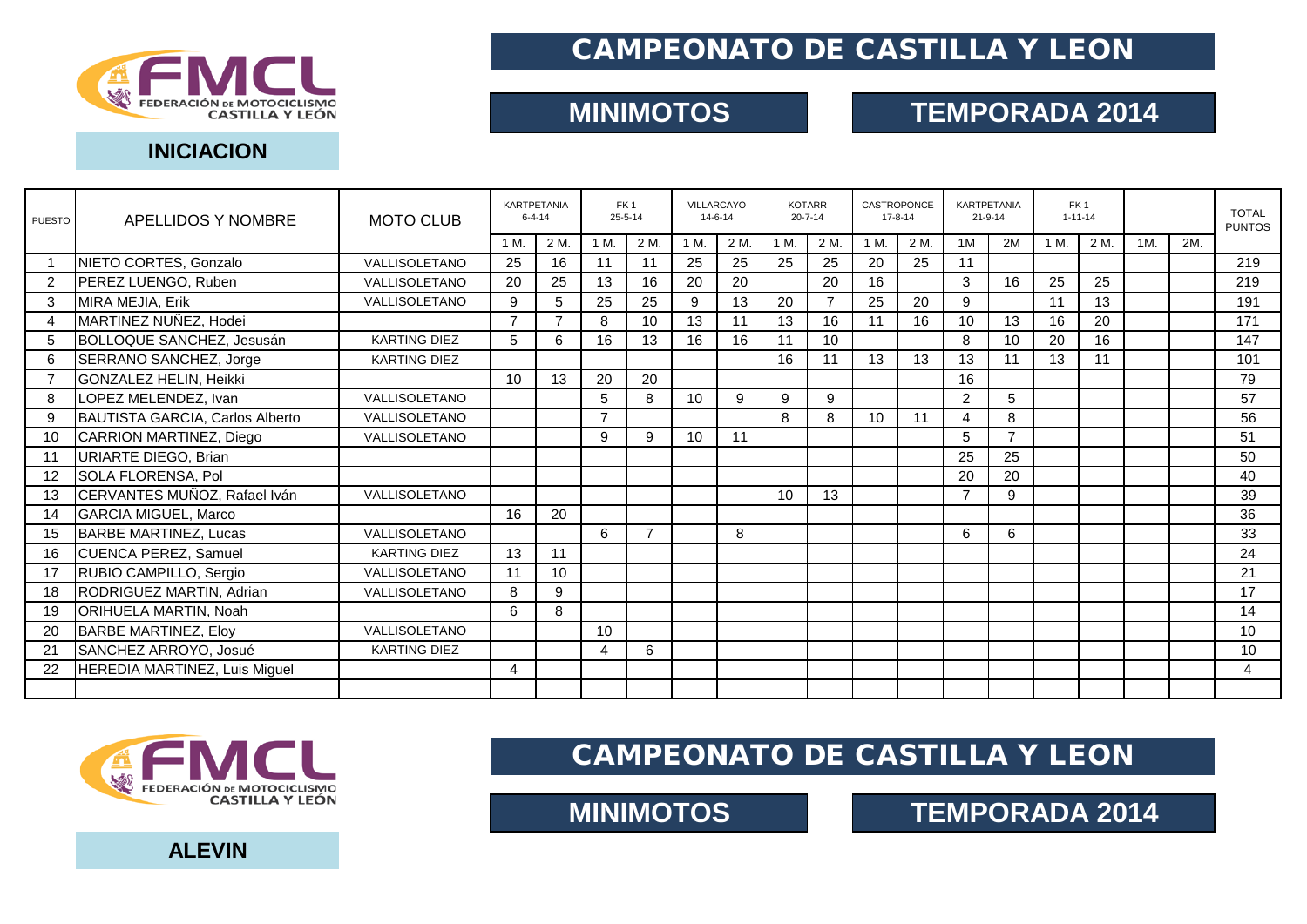| PUESTO | APELLIDOS Y NOMBRE                | <b>MOTO CLUB</b>    | KARTPETANIA<br>$6 - 4 - 14$ |      | FK <sub>1</sub><br>$25 - 5 - 14$ |      | VILLARCAYO<br>$14 - 6 - 14$ |     | <b>KOTARR</b><br>$20 - 7 - 14$ |      | CASTROPONCE<br>$17 - 8 - 14$ |      | KARTPETANIA<br>$21 - 9 - 14$ |                 | FK <sub>1</sub><br>$1 - 11 - 14$ |      |     |     | <b>TOTAL</b><br><b>PUNTOS</b> |
|--------|-----------------------------------|---------------------|-----------------------------|------|----------------------------------|------|-----------------------------|-----|--------------------------------|------|------------------------------|------|------------------------------|-----------------|----------------------------------|------|-----|-----|-------------------------------|
|        |                                   |                     | 1 M.                        | 2 M. | 1 M.                             | 2 M. | М.                          | 2 M | 1 M.                           | 2 M. | 1 M.                         | 2 M. | 1M                           | 2M              | 1 M.                             | 2 M. | 1M. | 2M. |                               |
|        | <b>GRAS CORDON, Eitan Gabriel</b> | <b>KARTING DIEZ</b> | 25                          | 25   | 25                               | 25   | 25                          | 25  | 25                             | 25   | 25                           | 25   | 25                           | 25              | 25                               | 20   |     |     | 345                           |
| 2      | PINEDO REQUENA, Jose              | <b>KARTING DIEZ</b> | 13                          | 11   | 20                               | 16   | 11                          | 10  | 20                             | 20   | 16                           | 20   | 20                           | 20              | 20                               | 25   |     |     | 242                           |
| 3      | CAÑAVATE DORADO, Adrian           | <b>KARTING DIEZ</b> | 11                          | 13   | 13                               | 11   | 13                          | 11  | 13                             | 13   | 13                           | 16   | 13                           | 13              | 11                               | 9    |     |     | 173                           |
| 4      | IGLESIAS BRAVO, Ion               |                     | 10                          | 10   | 11                               | 13   | 9                           | 16  | 16                             | 16   |                              | 13   | 10                           | 11              | 10                               | 11   |     |     | 167                           |
| 5      | <b>CUENCA PEREZ, Samuel</b>       | <b>KARTING DIEZ</b> |                             |      | 16                               | 20   | 20                          | 20  |                                |      | 20                           |      |                              |                 | 16                               | 16   |     |     | 128                           |
| 6      | SANCHEZ ARROYO, Josué             | <b>KARTING DIEZ</b> |                             |      |                                  |      |                             |     | 11                             | 11   |                              |      | 16                           | 16              | 13                               | 10   |     |     | 77                            |
|        | <b>BARBE MARTINEZ, Eloy</b>       | VALLISOLETANO       |                             |      |                                  |      | 10                          | 13  |                                |      |                              |      | 11                           | 10 <sup>°</sup> |                                  |      |     |     | 44                            |
| 8      | RODRIGUEZ DEL AMO, Hugo           | <b>KARTING DIEZ</b> | 20                          | 20   |                                  |      |                             |     |                                |      |                              |      |                              |                 |                                  |      |     |     | 40                            |
| 9      | SANCHEZ ROMERO, Abel Agostini     | <b>KARTING DIEZ</b> | 16                          | 16   |                                  |      |                             |     |                                |      |                              |      |                              |                 |                                  |      |     |     | 32                            |
| 10     | PISKULIYSKI DEL DEDO, Hector      | VALLISOLETANO       |                             |      |                                  |      | 16                          |     |                                |      |                              |      |                              |                 |                                  |      |     |     | 16                            |
| 11     | BAUTISTA GARCIA, Carlos Alberto   | VALLISOLETANO       |                             |      |                                  |      |                             |     |                                |      |                              |      |                              |                 |                                  | 13   |     |     | 13                            |
| 12     |                                   |                     |                             |      |                                  |      |                             |     |                                |      |                              |      |                              |                 |                                  |      |     |     |                               |
| 13     |                                   |                     |                             |      |                                  |      |                             |     |                                |      |                              |      |                              |                 |                                  |      |     |     |                               |
| 14     |                                   |                     |                             |      |                                  |      |                             |     |                                |      |                              |      |                              |                 |                                  |      |     |     |                               |
| 15     |                                   |                     |                             |      |                                  |      |                             |     |                                |      |                              |      |                              |                 |                                  |      |     |     |                               |